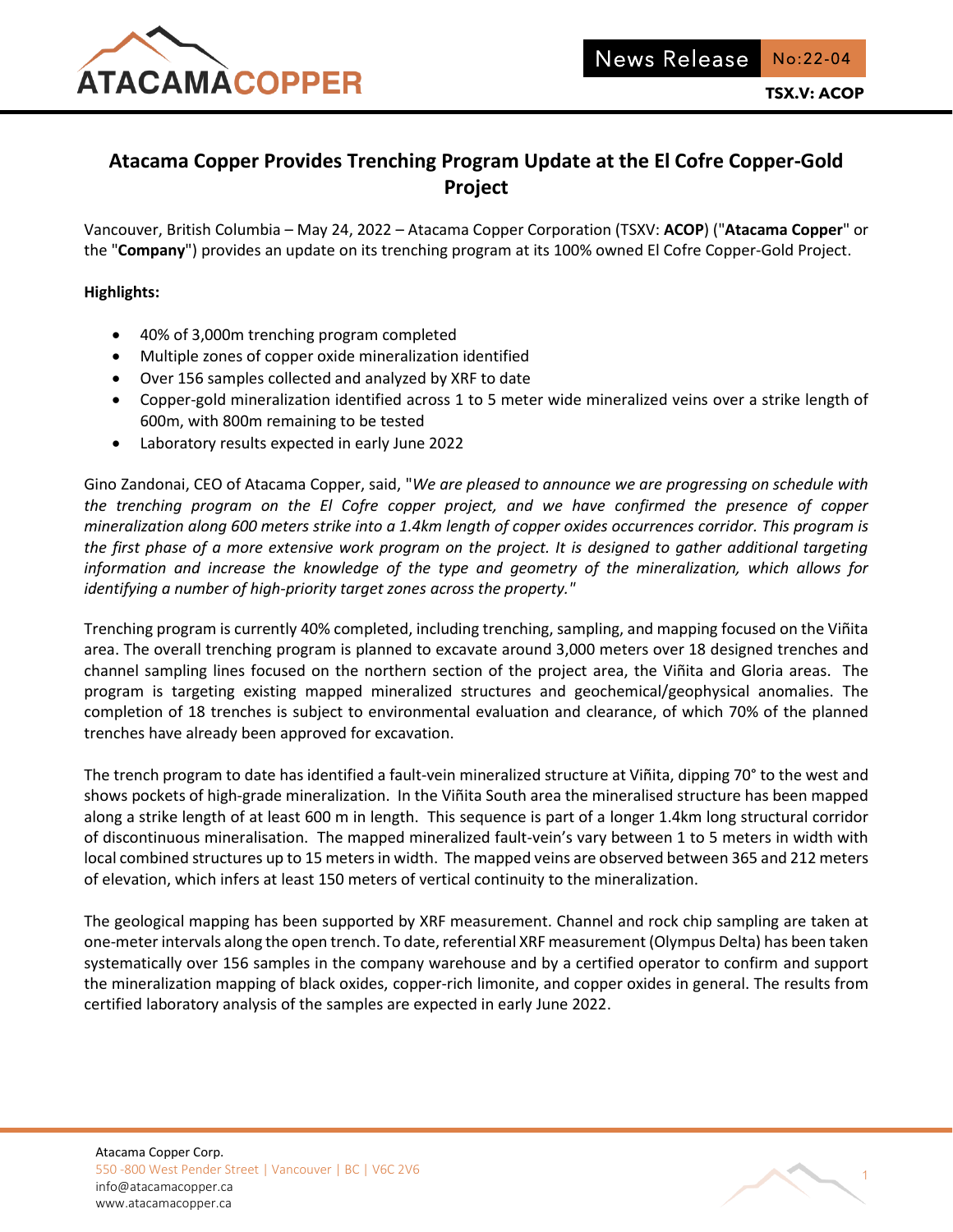

No:22-04

**TSX.V: ACOP**



Geological map of El Cofre and location of completed trenches and channel sampling survey (grades based on historical geochemistry results from previous operator)



Example of systematic sampling and outcropping mineralized vein in a trench

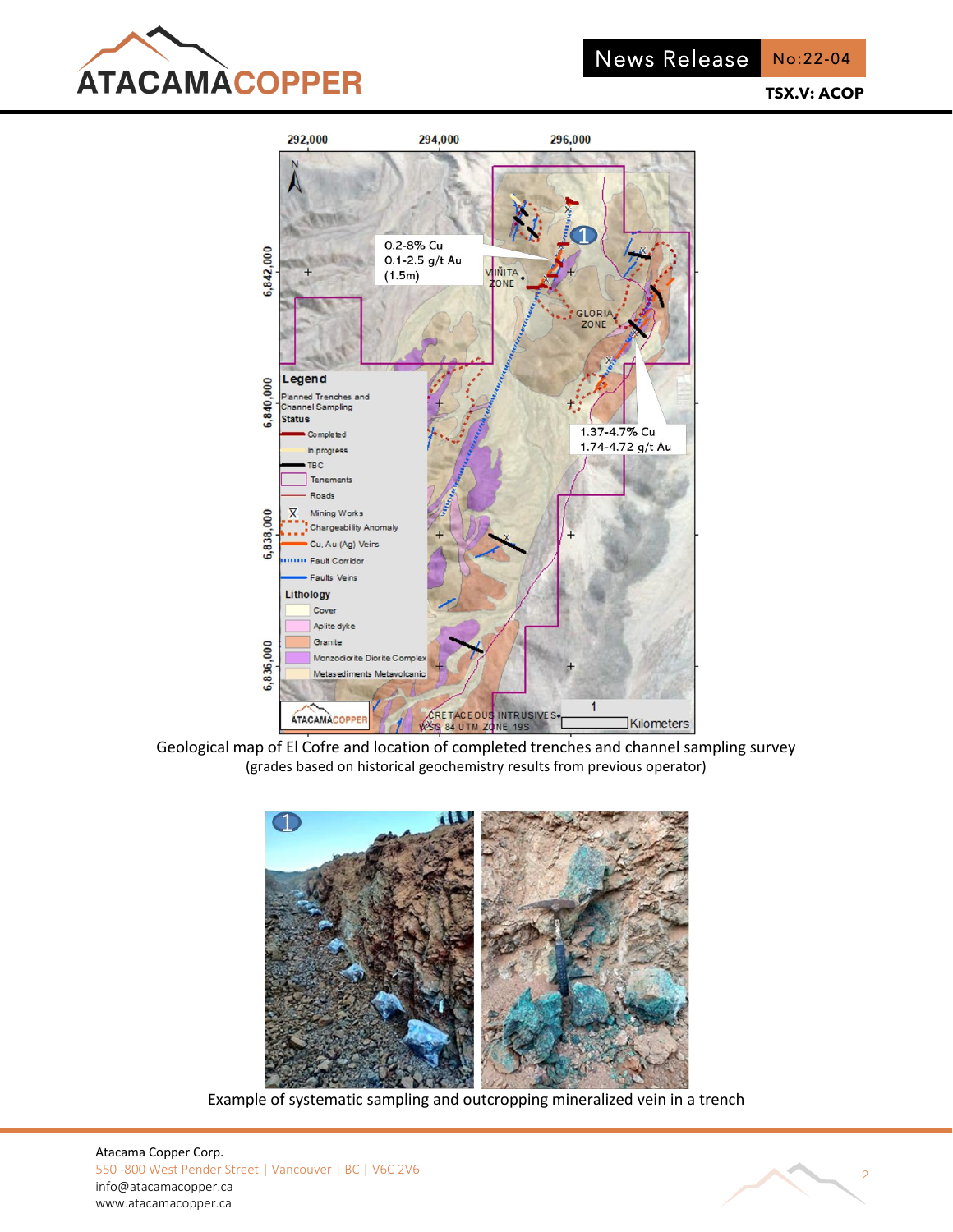

#### **About Atacama Copper Corporation**

Atacama Copper Corporation is a resource company focusing on acquiring, exploring, and developing copper properties in Chile. It is committed to advancing the exploration and development of the Placeton and El Cofre projects while looking to increase its asset portfolio through the acquisition and development of other high-value copper exploration, development, and production opportunities in Chile. Atacama Copper is currently focusing on exploring its Placeton project, an area located between the Relincho copper and El Morro Copper-gold projects of the Nueva Union project owned jointly by Teck and Newmont Mining.

### **Additional Information – Please Contact**

For further information, please contact:

Atacama Copper Corporation **Gino Zandonai** Chief Executive Officer and Director Email: info@atacamacopper.ca Phone: +56 997 915 596

## *Qualified Person*

*The technical information contained in this news release has been reviewed and approved by Gino Zandonai of Atacama Copper Corporation, a "Qualified Person" within the meaning of National Instrument 43-101.*

#### *Cautionary Statements*

*This news release contains "forward-looking information" and "forward-looking statements" (collectively, "forward-looking statements") within the meaning of the applicable Canadian securities legislation. All statements, other than statements of historical fact, are forward-looking statements and are based on expectations, estimates and projections as at the date of this news release. Any statement that involves discussions with respect to predictions, expectations, beliefs, plans, projections, objectives, assumptions, future events or performance (often but not always using phrases such as "expects", or "does not expect", "is expected", "anticipates" or "does not anticipate", "plans", "budget", "scheduled", "forecasts", "estimates", "believes" or "intends" or variations of such words and phrases or stating that certain actions, events or results "may" or "could", "would", "might" or "will" be taken to occur or be achieved) are not statements of historical fact and may be forward-looking statements.* 

*In this news release, forward-looking statements relate to, among other things, statements relating to expectations regarding the exploration and development of the El Cofre and Placeton projects, including planned exploration and drilling activities, and other statements that are not historical facts. By their nature, forwardlooking statements involve known and unknown risks, uncertainties and other factors which may cause our actual results, performance or achievements, or other future events, to be materially different from any future results, performance or achievements expressed or implied by such forward-looking statements. Such factors and risks include, among others: the Company may require additional financing from time to time in order to*